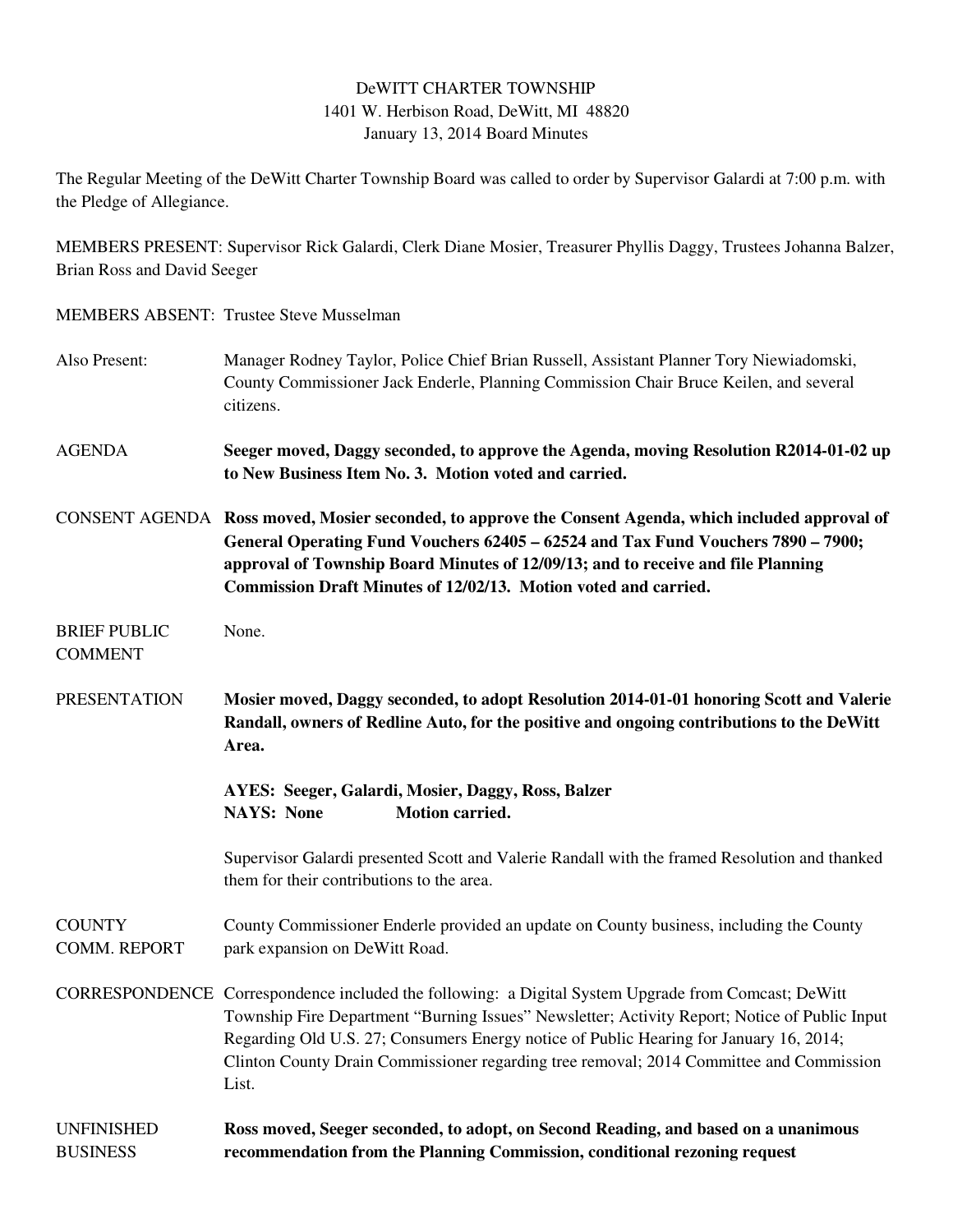Township Board Minutes January 13, 2014 Page 2

| RO13-880002 Fedewa<br>Rezoning $2nd$ Reading                               | RO13-880002 from David and Mary Jo Fedewa, to rezone 2.74 acres on the northeast<br>corner of Howe Road and BR27, from PO (Professional & Office) to BC(Business,<br>Community) where the applicant is offering the restriction to use the property for self serve<br>mini-storage, based on the fact that the request is not in conflict with recommendations of<br>the Comprehensive Development Plan and is consistent with the existing land use pattern in<br>the immediate area and that public utilities will not be provided at this site.                                                                                                                                                                                                                                                                                                                                                                                                                                                                                      |
|----------------------------------------------------------------------------|-----------------------------------------------------------------------------------------------------------------------------------------------------------------------------------------------------------------------------------------------------------------------------------------------------------------------------------------------------------------------------------------------------------------------------------------------------------------------------------------------------------------------------------------------------------------------------------------------------------------------------------------------------------------------------------------------------------------------------------------------------------------------------------------------------------------------------------------------------------------------------------------------------------------------------------------------------------------------------------------------------------------------------------------|
|                                                                            | Motion voted and carried.                                                                                                                                                                                                                                                                                                                                                                                                                                                                                                                                                                                                                                                                                                                                                                                                                                                                                                                                                                                                               |
| <b>NEW BUSINESS</b><br><b>Tentative Prelim Plat</b><br>Ridge Rock II & III | Assistant Planner Niewiadomski reviewed his staff report, dated January 7, 2014, explaining the<br>Planning Commission's consideration and recommended action for the Tentative Preliminary<br>Plat for Ridge Rock Subdivision Phase II and Phase III.                                                                                                                                                                                                                                                                                                                                                                                                                                                                                                                                                                                                                                                                                                                                                                                  |
|                                                                            | Michael McGraw with Eastbrook Homes/Signature Land Development and Vern Moore with<br>Spicer Group, were present representing the applicant.                                                                                                                                                                                                                                                                                                                                                                                                                                                                                                                                                                                                                                                                                                                                                                                                                                                                                            |
|                                                                            | Mosier moved, Daggy seconded, to approve the Tentative Preliminary Plat for Ridge Rock<br>Subdivision, as recommended by the Planning Commission, subject to the following<br>conditions: 1) In the event that the developer decides to plat this in two phases, the<br>applicant shall be required to update the plans to include where the phase lines will be. In<br>addition, an appropriate turnaround design would be required that meets the Township<br>requirements prior to approval of the Final Preliminary Plat 2)A non-motorized easement<br>and pathway be shown on the plans to provide connectivity to Padgett Park; 3)Sidewalks,<br>streetlighting, and street trees be provided in the plans prior to the Final Preliminary Plat;<br>4) Engineering of improvements relating to Lots 23, 24, 32, 33, and 34 be verified through<br>confirmation of the wetland delineation by MDEQ that these are buildable lots; 5)the<br>applicant satisfies the requirements of the reviewing agencies. Motion voted and carried. |
| PA116 Farmland<br>Agmt/Bauerle                                             | Assistant Planner Niewiadomski explained that the Township has received an Application for<br>Farmland Agreement, Under PA116, from Russel and Connie Bauerle for 55.39 acres they own<br>on the south side of Howe Road east of the intersection of Krepps, which requires local approval<br>to the State. The applicants are requesting a ten year (the minimum) term for the agreement and<br>the property was previously enrolled in the PA 116 program. His staff report, dated January 7,<br>2014, explained the process.                                                                                                                                                                                                                                                                                                                                                                                                                                                                                                         |
|                                                                            | Ross moved, Daggy seconded, to approve the Application for PA 116 Farmland Agreement<br>from Russel and Connie Bauerle as referenced by parcel number 050-012-200-005-50 for a<br>period of ten years. Motion voted and carried.                                                                                                                                                                                                                                                                                                                                                                                                                                                                                                                                                                                                                                                                                                                                                                                                        |
| Res R2014-01-02<br>Conditional Rezoning/                                   | Galardi moved, Seeger seconded, to adopt Resolution R2014-01-02, approving and<br>authorizing the execution of the Conditional Rezoning Agreement, RO13-880002, with<br>Fedewa RO13-880002 David and Mary Joe Fedewa.                                                                                                                                                                                                                                                                                                                                                                                                                                                                                                                                                                                                                                                                                                                                                                                                                   |
|                                                                            | AYES: Galardi, Seeger, Balzer, Ross, Daggy, Mosier<br>Motion carried.<br><b>NAYS: None</b>                                                                                                                                                                                                                                                                                                                                                                                                                                                                                                                                                                                                                                                                                                                                                                                                                                                                                                                                              |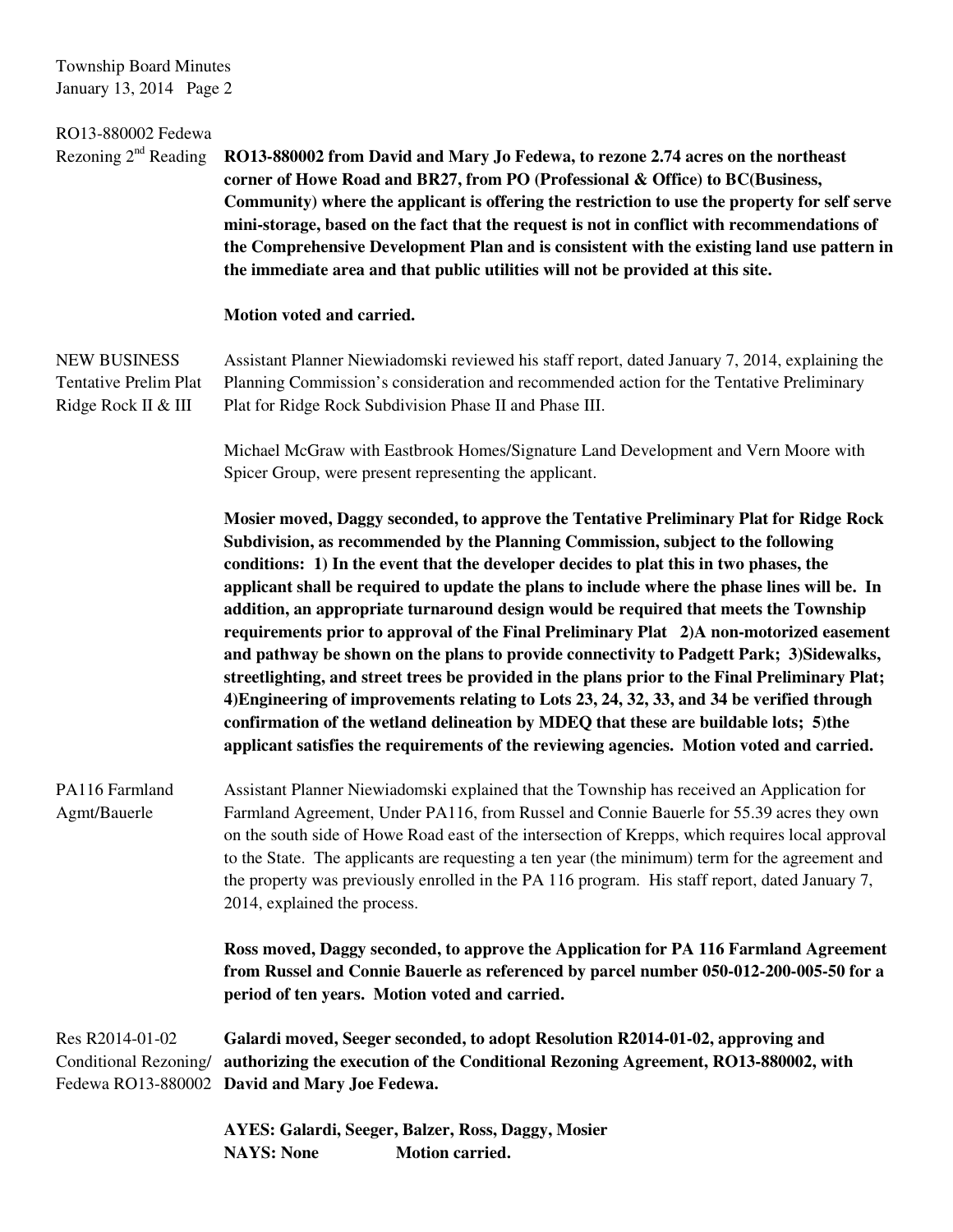| <b>DARA</b> Finance<br>Agreement<br><b>REPORTS</b>               | Balzer moved, Daggy seconded, to authorize the Township Clerk to execute the<br>Professional Services Agreement between DeWitt Charter Township and the DeWitt<br>Area Recreation Authority for January 1, 2014 to December 31, 2016. Motion voted<br>and carried.                                                                                                                                                                                                                                                                                                                                                                                                                                                                                       |
|------------------------------------------------------------------|----------------------------------------------------------------------------------------------------------------------------------------------------------------------------------------------------------------------------------------------------------------------------------------------------------------------------------------------------------------------------------------------------------------------------------------------------------------------------------------------------------------------------------------------------------------------------------------------------------------------------------------------------------------------------------------------------------------------------------------------------------|
| Budget Adj/Blight<br><b>Elimination Grant</b><br><b>COMMENTS</b> | Manager Taylor reviewed his memo, dated January 10, 2014, explaining that the Township<br>has been notified by the State of Michigan that they have approved our grant request for<br>Blight Elimination at 16164 South US-27 (former Chip's Bar), allowing the Township to move<br>forward with the purchase of this property. He reviewed the project's proposed budget, noting<br>that because the Township will need to expend all of the dollars before reimbursement, it is<br>necessary to do a budget adjustment for the total estimated budget of \$397,600, with<br>approximately \$183,425 to be eligible for reimbursement.                                                                                                                  |
|                                                                  | Seeger moved, Daggy seconded, to approve the following budget adjustment to the 2014<br>Budget: \$397,600 to 101-265-977-000 (Township Hall Capital Expenditures) from 101-000-<br>380-000 (425 Budget Reserves/Township's Share). Motion voted and carried.                                                                                                                                                                                                                                                                                                                                                                                                                                                                                             |
| Library Board<br>Appointment                                     | Seeger moved, Mosier seconded, to concur with the Supervisor's appointment of Kara<br>Thelen to the Library Board for a three year term, ending December 31, 2016. Motion<br>voted and carried.                                                                                                                                                                                                                                                                                                                                                                                                                                                                                                                                                          |
| <b>Firefighter Promotion</b>                                     | Seeger moved, Balzer seconded, to promote Firefighter Craig King to the rank of<br>Lieutenant, effective immediately. Motion voted and carried.                                                                                                                                                                                                                                                                                                                                                                                                                                                                                                                                                                                                          |
| MS4 Agmt/Tri County<br><b>Regional Planning</b>                  | Seeger moved, Daggy seconded, to authorize the Township Manager to execute the<br><b>Amendment of Funding Agreement between Tri-County Regional Planning Commission</b><br>and DeWitt Charter Township for assistance in managing the Township's Phase II<br>Stormwater Management requirements. Motion voted and carried.                                                                                                                                                                                                                                                                                                                                                                                                                               |
| Time Off/Koos                                                    | Ross moved, Seeger seconded, to approve Fire Chief Koos' time off request for more than<br>10 consecutive days in 2014, as required by his employment agreement. Motion voted and<br>carried.                                                                                                                                                                                                                                                                                                                                                                                                                                                                                                                                                            |
| Employment/Police                                                | Ross moved, Seeger seconded, to approve the hiring of Regina Mixon as an at-will, part –<br>time employee, contingent upon the completion of the pre-employment physical. Motion<br>voted and carried.                                                                                                                                                                                                                                                                                                                                                                                                                                                                                                                                                   |
| <b>REPORTS &amp;</b><br><b>COMMENTS</b>                          | Manager Taylor reported the following: he reviewed the plan he put in place for residents<br>assistance with clean up from the ice storm; there seems to be renewed interest in the extension<br>of Coleman Road (north of Eastwood); he has been working with a resident, Shirley Swick, to<br>host a tax preparation assistance program sponsored through AARP; DARA is soliciting price<br>quotes with the hope of acquiring software to automate the building scheduling process; he has<br>had recent discussions with the Drain Commissioner regarding the Heritage Glen Pond, and the<br>possibility of utilizing PA 188 funds for pond work; he will be off next week on vacation; he<br>attended the recent Japanese exchange farewell program. |